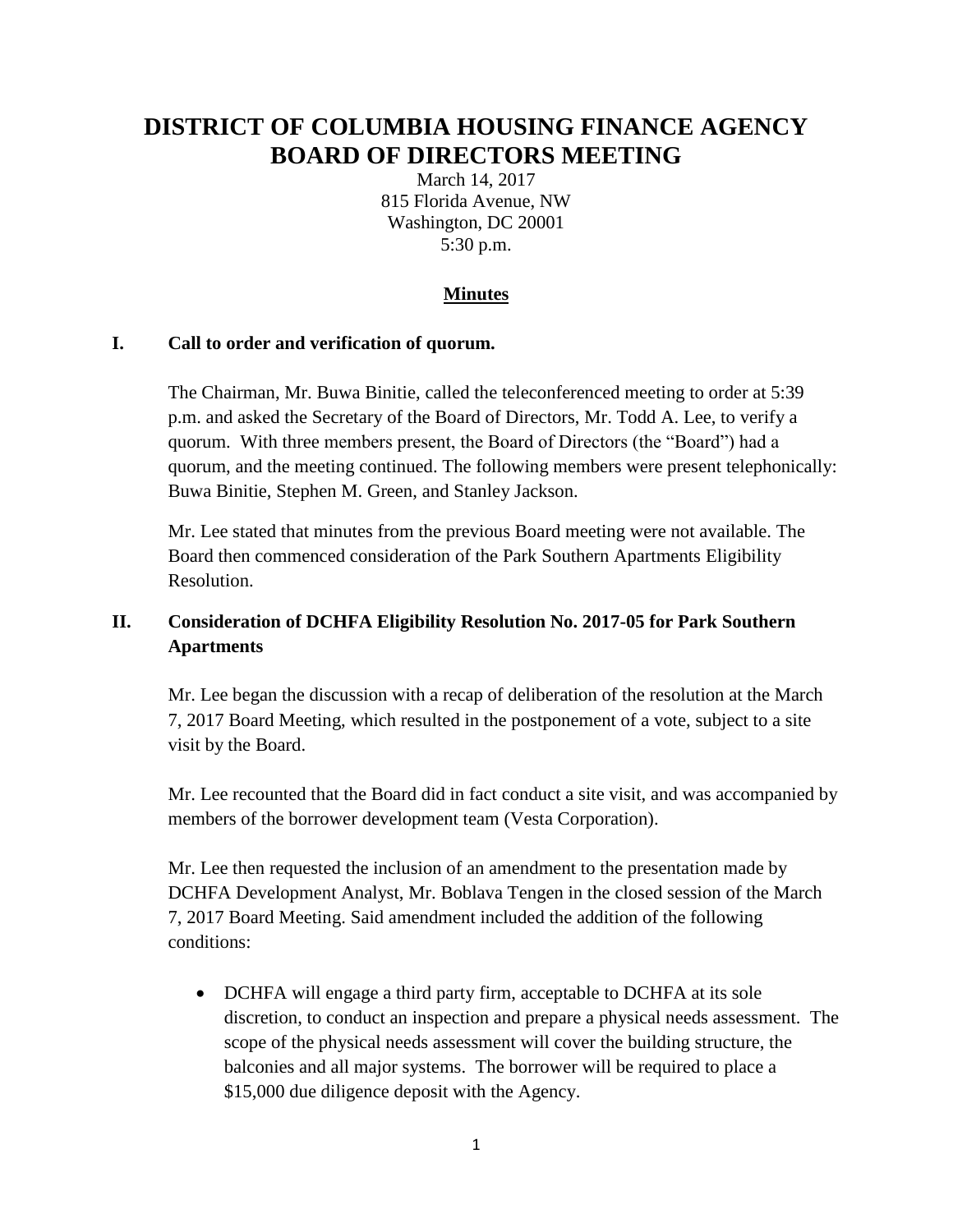- Borrower will be required to submit a lighting study to DCHFA covering the parking lot and garage areas within 60 days of approval of the initial inducement resolution.
- The borrower will be required to submit to DCHFA plans and cost estimates for exterior building improvements to modernize the project within 60 days of the initial inducement approval.
- The borrower will be required to submit to DCHFA plans for a ratio utilities billing system (RUBS) program within 60 days of approval of the initial inducement.
- The borrower will be required to submit to DCHFA plans for an electrical upgrade from 60 amps to 120 amps within 60 days of approval of the initial inducement.
- The borrower will be required to submit to DCHFA plans to upgrade the laundry facilities within 60 days of the initial inducement approval.
- The borrower will be required to submit to DCHFA a detailed scope of work completed to date along with the corresponding costs covered to date.
- The borrower will be required to submit a detailed relocation plan within 60 days of the approval of the initial inducement.

Mr. Lee indicated that failure to comply with any of the aforementioned conditions will result in a voiding of the approval of the initial inducement.

Mr. Green asked whether the project scope of work would be drawn up by an architect prior to commencement of work. Vesta Corporation President and CEO, Arthur Greenblatt responded that there will be a full set of plans and specifications, which he reported as 60 percent complete at the time of the subject Board Meeting. Mr. Greenblatt assured the Board that DCHFA would receive the plans upon completion. Mr. Green inquired on the identity of the Architect. Mr. Greenblatt could not recall the name of the local architect, but indicated that the construction company, Marous Brothers, has an architectural staff. He reiterated that full plans and specs would be completed before commencement of work.

Explicitly speaking for himself, Mr. Binitie indicated that the benchmark for work to be completed at Park Southern was set by DCHFA-financed work at The Overlook at Oxon Run Apartments. Mr. Greenblatt responded by stating, "that's fine."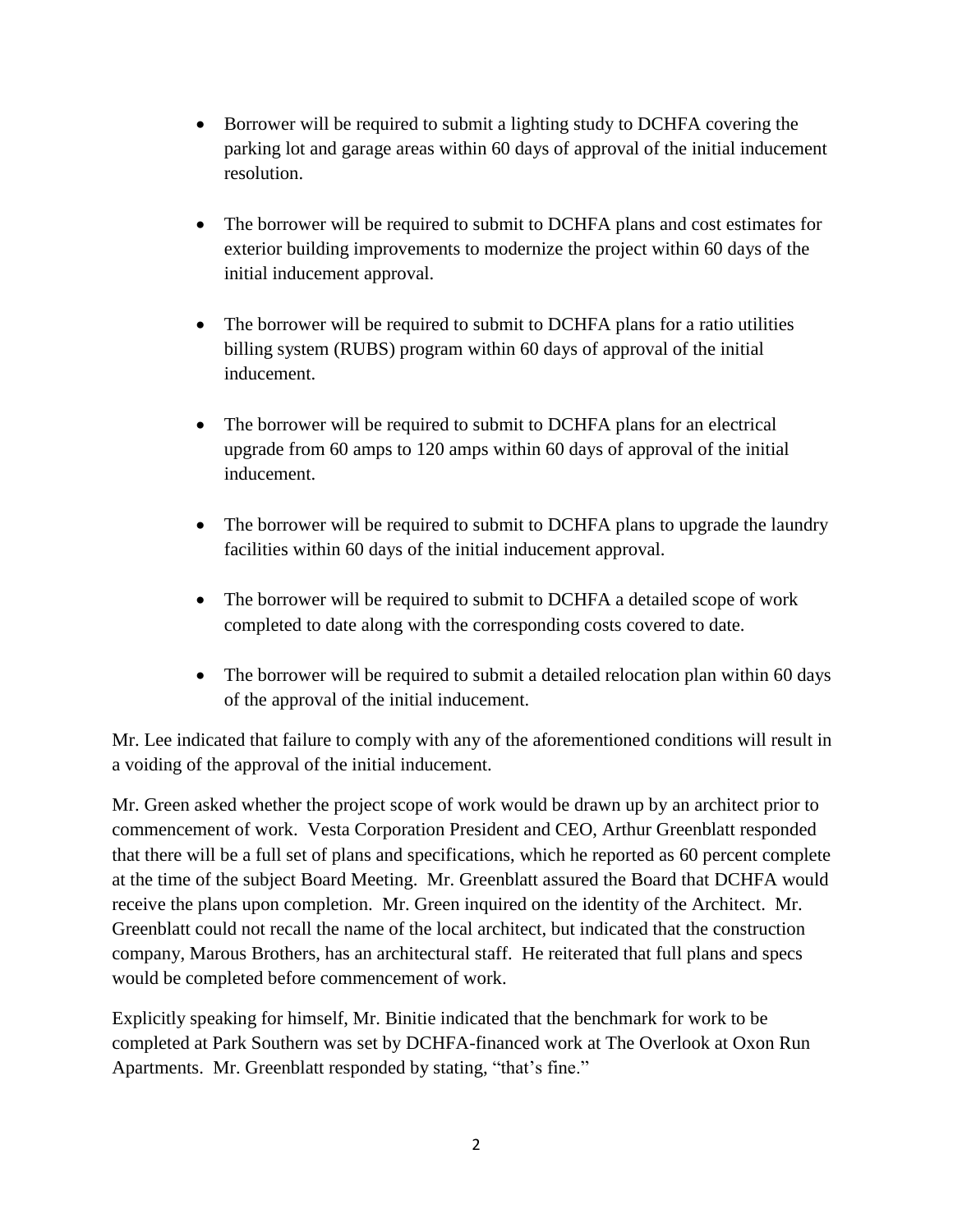Mr. Green explicitly stated for the record, his desire to learn the identity of the architect on the project, which Mr. Greenblatt subsequently pledged to provide.

Mr. Greenblatt indicated that he was dropped from the teleconference and therefore did not hear Mr. Lee's reading of conditions 2 through 4 of the list recited earlier in the meeting. Vesta Executive Vice President, Charles Moran indicated that he heard the conditions and that they were consistent with discussions had with DCHFA prior to the meeting. Mr. Lee stated his intent to provide Mr. Greenblatt with written copy of the aforementioned conditions.

Mr. Green indicated that he was unable to attend the aforementioned site visit, and asked for fellow Board Members' reaction to what they witnessed. Mr. Binitie indicated that the tour was significant in helping him to better understand the existing conditions at the site, as well as the proposed scope of work. Mr. Binitie indicated that based on his observation during the visit, and the lack of renovation since original construction, the proposed scope of work was insufficient. With an emphasis on electrical supply, and the need to better understand the impact of future utility costs at the site, Mr. Binitie indicated that an additional investigation into required investment is required.

Mr. Green asked whether the (RUBS) as condition to approval would result in a reduction in rent or a shift in cost burden from owner to residents. He then discussed potential impact on utility allowances under Low Income Housing Tax Credit rules (LIHTC).

Mr. Binitie indicated that the required study is intended to understand current energy utilization at the site, and the impacts of placing controls in individual units.

Mr. Lee stated his intention to contact Mr. Green to arrange a site visit.

Mr. Binitie stated his desire that the borrower devise plans to execute the recommendations and conditions set by the Board. He also mentioned the efforts of the Agency in the immediate Park Southern neighborhood. Mr. Greenblatt agreed to satisfy all recited conditions.

A motion to approve DCHFA Resolution 2017-05 for Park Southern Apartments was made by Mr. Jackson, and seconded by Mr. Green. Mr. Lee called the roll, and with three affirmative votes, the resolution was approved.

Mr. Green asked when the completed DCHFA audit would be discussed. Mr. Lee responded that discussion of the item would be too difficult to conduct telephonically, and that it would be placed on the Agenda of a subsequent Board meeting. Mr. Lee also indicated that discussion of the multifamily online application would also be moved to a subsequent Board meeting.